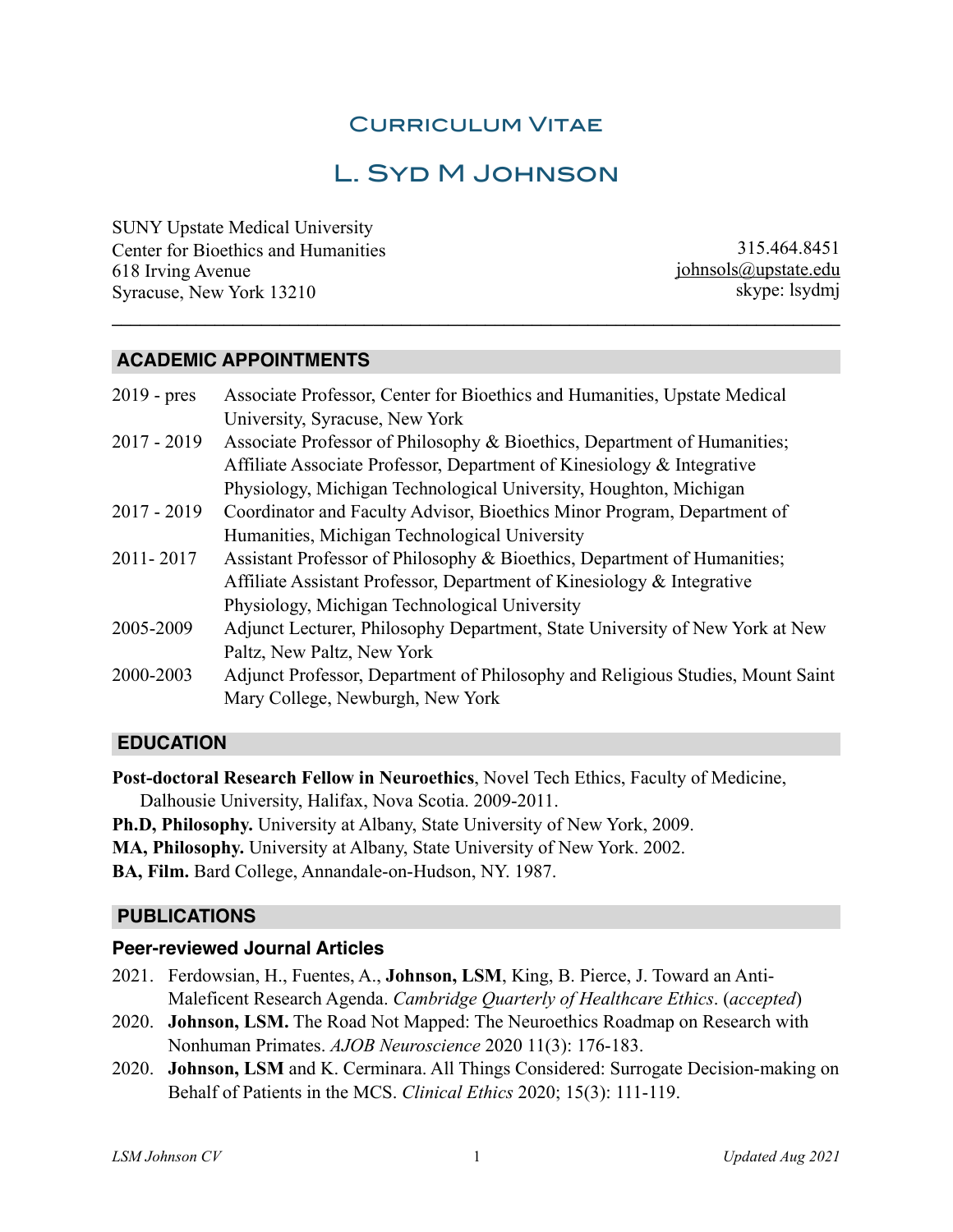- 2020. Ferdowsian, H., **Johnson, LSM.**, Johnson, J., Fenton, A., Shriver, A., and Gluck, J. A Belmont Report for Animals? *Cambridge Quarterly of Healthcare Ethics* 2020; 29(1): 19-37
- 2019. Ramos, K., Grady, C., Greely, HT., Chiong, W., Eberwine, J., Farahany, N., **Johnson, LSM**., Hyman, BT., Hyman, SE., Rommelfanger, KS., Serrano, E., Churchill, J., Gordon, J., and Koroshetz, WJ. The NIH BRAIN Initiative: Integrating Neuroethics and Neuroscience. *Neuron* 2019; 101(3): P394-398.
- 2018. Greely, H., Grady, C., Ramos, K., Chiong, W., Eberwine, J. Farahany, N., **Johnson**, **LSM,** Hyman, B., Hyman, S., Rommelfanger, K.S., and Serrano, E., The Neuroethics Working Group. Neuroethics Guiding Principles for the NIH BRAIN Initiative. *The Journal of Neuroscience* 2018; 38(50): 10586-10588
- 2018. Amadio, J, Bi, G., Boshears. PF, Carter, A., Devor, A., Doya, K., Garden. H., Illes, J., **Johnson, LSM**, Jorgenson, L., Jun, B-O, Lee, I., Michie, P., Miyakawa, T., Nakazawa, E., Sakura, O., Sarkissian, H., Specker-Sullivan, L., Uh, S., Winickoff, D., Wolpe. PR., Wu, KC., Yasamura, A., Zheng, JC, Rommelfamger, KS, Jeong, SJ, Ema, A., Fukushi, T., Kasai, K., Ramos, KM, Salles, A., Singh, I. Neuroethics Questions to Guide Ethical Research in the International Brain Initiatives. *Neuron* 2018; 100(1): 19-36.
- 2018. **Johnson, LSM.** and Lazaridis, C. The Sources of Uncertainty in Disorders of Consciousness. *AJOB Neuroscience* 2018; 9(2): 76-82.
- 2017. **Johnson, LSM.** Death by neurological criteria: Expert definitions and lay misgivings. *QJM: An International Journal of Medicine* 2017; 110(5): 267-270.
- 2016. **Johnson, LSM.** Inference and inductive risk in disorders of consciousness. *AJOB Neuroscience* 2016; 7(1): 35-43.
- 2016. **Johnson, LSM.** The case for reasonable accommodation of conscientious objections to declarations of brain death. *Journal of Bioethical Inquiry* 2016; 13(1): 105-115.
- 2015. **Johnson, LSM**. Sport-related neurotrauma and neuroprotection: Are Return-to-play protocols justified by paternalism? *Neuroethics* 2015; 8(1):15-26.
- 2013. **Johnson, LSM**. Can they suffer? The ethical priority of quality of life research in disorders of consciousness. *Bioethica Forum* 2013;6(4):129-136
- 2012. **Johnson, LSM**. Return to play guidelines cannot solve the football-related concussion problem. *Journal of School Health* 2012; 82(4): 180-185
- 2011. Gilbert, F. & **LSM Johnson**. The impact of American tackle football-related concussion in youth athletes. *American Journal of Bioethics Neuroscience* 2011; 2(4): 48-59
- 2011. **Johnson, LSM**. Concussion and youth hockey: It's time to break the cycle. *Canadian Medical Association Journal* 2011; 183:921-924
- 2011. **Johnson, LSM**. The right to die in the minimally conscious state. *Journal of Medical Ethics* 2011; 37:175-178
- 2010. **Johnson, LSM**. Implications of recent neuroscientific findings in patients with disorders of consciousness. *Neuroethics* 2010; 3:185-196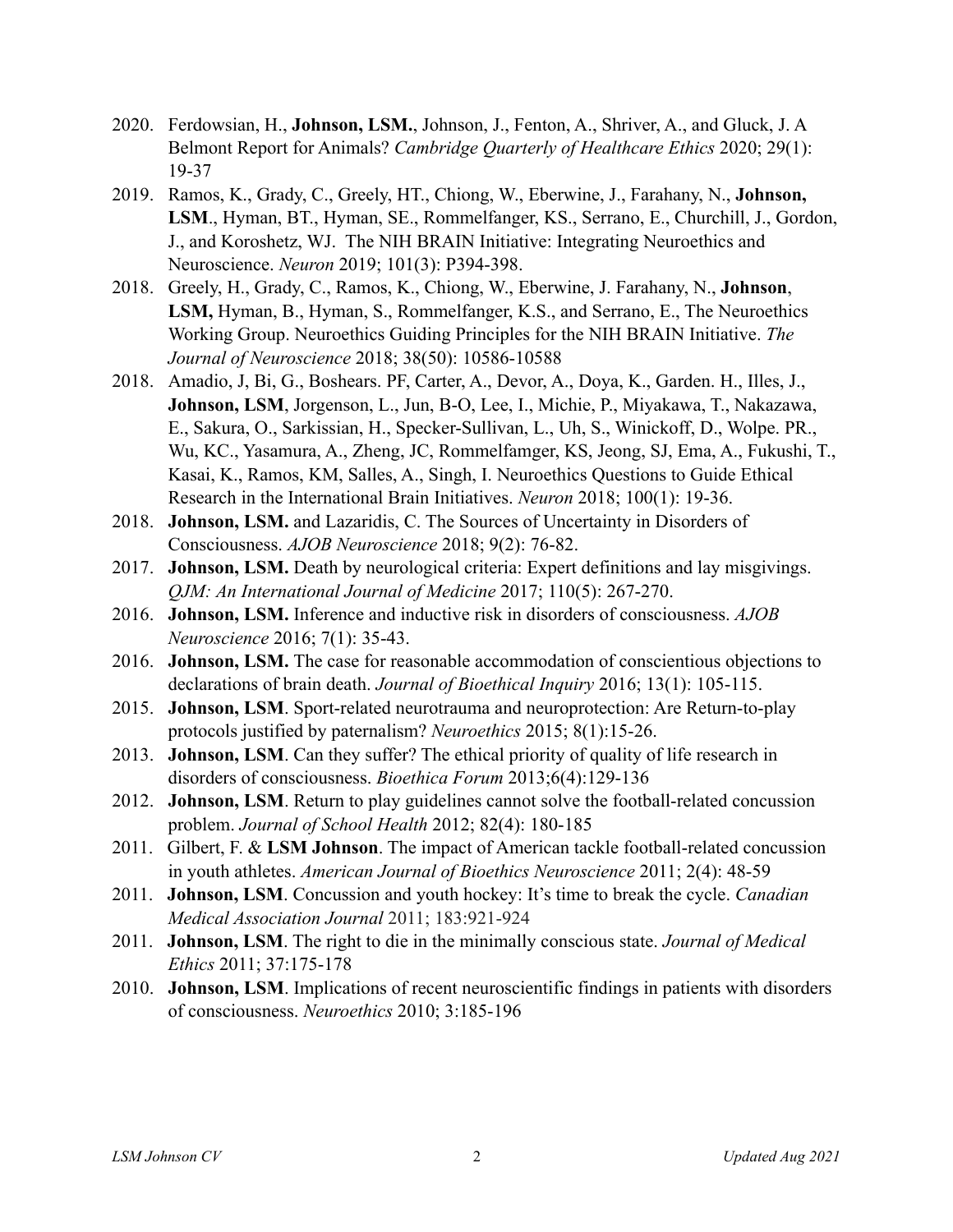#### **Invited & Non-peer-reviewed Articles**

- 2021. Lazaridis, C., **Johnson, LSM**. Determination of Brain Death. *JAMA* 2021; 325(5): 492-492
- 2021. Lazaridis, C., Desai, M., **Johnson, LSM**. Communication And Well-Being Considerations in Disorders of Consciousness (Letters to the Editor). *Neurocritical Care* 2021 https://doi.org/10.1007/s12028-020-01175-z
- 2020. **Johnson, LSM**. Restoring trust and requiring consent in death by neurological criteria. *American Journal of Bioethics* 2020 20(6): 33-35
- 2019. **Johnson, LSM**. Neuroethics of the Nonhuman. *AJOB Neuroscience* 2019; 10(3): 111-113.
- 2017. **Johnson, LSM.** Known Unknowns: Diagnosis and Prognosis in Disorders of Consciousness. *AJOB Neuroscience* 2017; 8(3): 145-146
- 2015. **Johnson, LSM**, Partridge, B. and Gilbert, F. Framing the debate: Concussion and mTBI. *Neuroethics* 2015; 8(1):1-4
- 2015. Rommelfanger, KS and **Johnson, LSM**. What lies ahead for neuroethics scholarship and education in light of the Human Brain Projects? *AJOB Neuroscience* 2015; 6(1):1-3.
- 2014. **Johnson, LSM**. A legal fiction with real consequences. *American Journal of Bioethics* 2014; 14(8):34-36
- 2014. **Johnson, LSM**. A pathway to reducing concussions in youth hockey. *Concussion Litigation Reporter* 2014; 2(9)
- 2013. **Johnson, LSM**. Stable value sets, psychological well-being, and the disability paradox: ramifications for assessing decision making capacity. *AJOB Neuroscience* 2013; 4(4): 24-25
- 2011. **Johnson, LSM**. The ethically dubious practice of thwarting the redemption of the condemned. *American Journal of Bioethics* 2011;11(10):9-10
- 2010. **Johnson, LSM** and Krahn, T. Intimate relationships and dementia: an extended commentary on *Away From Her*. *Journal of Ethics in Mental Health* 2010; 5(1)

#### **Books**

- 2021. **Johnson, LSM.** *The Ethics of Uncertainty: Entanglement of Ethical and Epistemic Risks in Disorders of Consciousness.* Oxford University Press (*in press*)
- 2020. **Johnson, LSM**, Fenton, A., Shriver, A. (eds). 2020. *Neuroethics and Nonhuman Animals* Switzerland: Springer
- 2019. Andrews, K., Comstock, G., Crozier, GKD., Donaldson, S., Fenton, A., John, T., **Johnson, LSM**, Jones, RC., Kymlicka, W., Meynell, L., Nobis, N., Peña-Guzman, D., Sebo, J. 2019. *Chimpanzee Rights: The Philosopher's Brief.* New York: Routledge
- 2018. **Johnson, LSM** and Rommelfanger, KS (eds). 2018. *Routledge Handbook of Neuroethics*. New York: Routledge

### **Book Chapters**

2020. **Johnson, LSM**. Introduction to Animal Neuroethics: What and Why? in **LSM Johnson,**  A Fenton, A Shriver (eds). 2020. *Neuroethics and Nonhuman Animals* Switzerland: Springer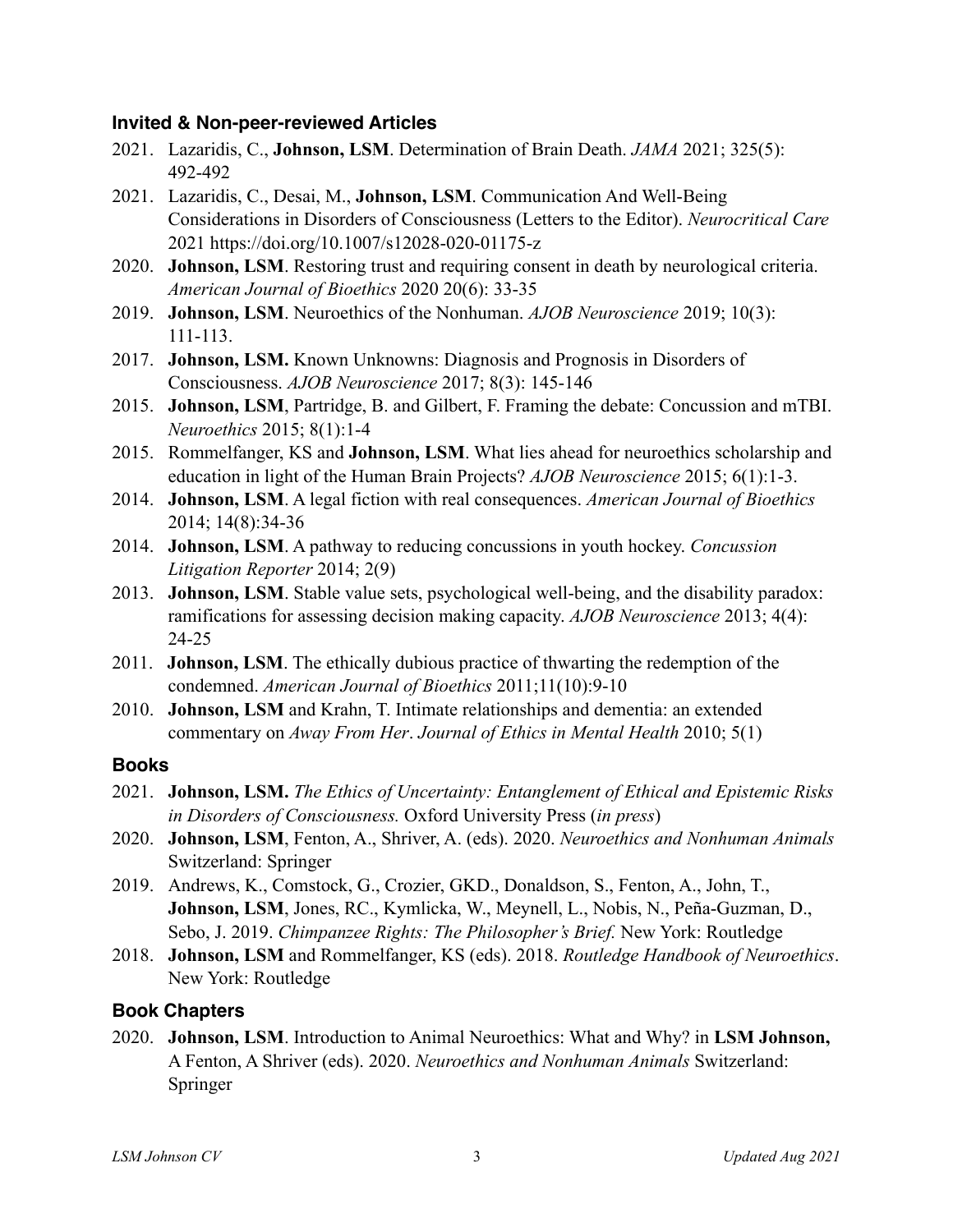- 2020. **Johnson, LSM**. The Trouble with Animal Models in Brain Research in **LSM Johnson,** A Fenton, A Shriver (eds). 2020. *Neuroethics and Nonhuman Animals* Switzerland: Springer
- 2019. **Johnson, LSM**. The Transformer: Approaching the Assisted Death of Animals and Humans with Epistemic Humility and Uncertainty. In Brianne Donaldson & Ashley Harrison King (eds). 2019. *Feeling Animal Death: Being Host to Ghosts* London: Rowman & Littlefield International.
- 2018. **Johnson, LSM**. Chronic Traumatic Encephalopathy: Ethical and legal ramifications of prospective diagnosis. In **LSM Johnson** & KS Rommelfanger (eds). 2018. *Routledge Handbook of Neuroethics* New York: Routledge.
- 2018. **Johnson, LSM**. Prenatal and Neonatal Neuroethics: The moral significance of painience. In **LSM Johnson** & KS Rommelfanger (eds). 2018. *Routledge Handbook of Neuroethics* New York: Routledge.
- 2016. **Johnson, LSM**. When hypothetical vulnerability becomes actual: Research participation and the autonomy of pregnant women. In F. Baylis & A. Ballantyne (eds). 2016. *Clinical Research Involving Pregnant Women*. Switzerland: Springer.
- 2016. **Johnson, LSM.** Moving beyond end-of-life: the ethics of disorders of consciousness in an age of discovery and uncertainty. In M. Monti & W. Sannita (eds). 2016. *Brain function and responsiveness in disorders of consciousness*. Switzerland: Springer.
- 2016. **Johnson, LSM**. Reproductive Technologies. In C.M. Klugman (ed). 2016. *Philosophy: Medical Ethics.* Macmillan Interdisciplinary Handbooks: Philosophy series. Farmington Hills, MI: Macmillan Reference USA.

### **Encyclopedia Entries**

- 2014. **Johnson, LSM**. Abortion II: Ethical Perspectives, in B Jennings (ed). 2014. *Bioethics*, Vol. 1. 4th ed. Farmington Hills, MI: Macmillan Reference USA.
- 2004. **Johnson, LSM**. Abortion: Contemporary Ethical and Legal Aspects: Ethical Perspectives, in SG Post (ed). 2004. *Encyclopedia of Bioethics*, 3e. New York; Macmillan.

### **Blog Articles**

- 2020. Fenton, A. and **Johnson, LSM**. COVID-19 animal research reveals ethical shortcomings. *Impact Ethics*. (09.25.2020)
- 2020. **Johnson, LSM**. Prioritizing justice in ventilator allocation. *Journal of Medical Ethics Blog*. (04.15.2020)
- 2019. **Johnson, LSM.** and Maslen, H. Toward a Less Anthropocentric Neuroethics. *The Neuroethics Blog*. (04.09.2019)
- 2018. **Johnson, LSM.** Might Chimpanzees Have Legal Rights? *Bioethics Forum*. (05.30.2018)
- 2018. **Johnson, LSM**. Chimpanzees: Persons or things? *Bioethics Forum.* (03.28.2018)
- 2018. Fenton, A. and **Johnson, LSM**. Philosophers' Brief on Chimpanzee Personhood. *Impact Ethics*. (03.04.2018)
- 2016. **Johnson, LSM**. Paternalism, protection, and athlete autonomy. *Philosopher*. (06.17.2016)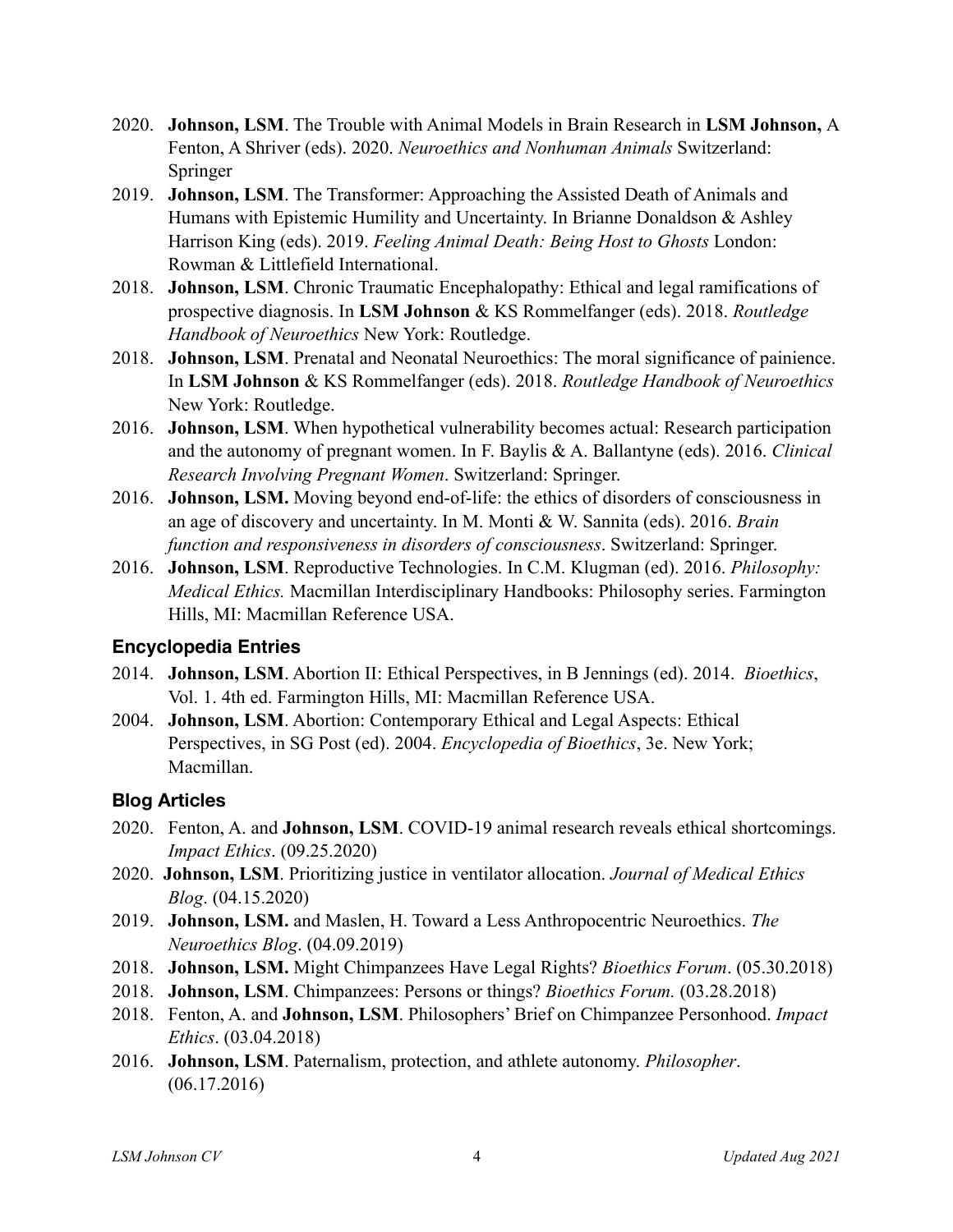- 2016. **Johnson, LSM**. Reversing brain death: An immodest proposal. *Impact Ethics*. (05.24.2016)
- 2016. Fenton, Andrew and **Johnson, LSM**. The ethics of non-human primate research. *Impact Ethics*. (04.05.2016)
- 2015. **Johnson, LSM.** Is football safe for brains? *The Neuroethics Blog* (10.2015). *Reprinted* at *Neuronline*, the blog of Society for Neuroscience. (02.02.2016)
- 2015. **Johnson, LSM.** Pigs as spare (human) parts. *Impact Ethics* (10.26.2015)
- 2014. **Johnson, LSM**. Needed: More honesty about death before donation. *Impact Ethics*. (5.20.2014) Reprinted in *Current Controversies: Medical Ethics* Greenhaven-Cengage 2015
- 2014. **Johnson, LSM**. A tragic death and a fight for life. *Impact Ethics*
- 2013. **Johnson, LSM**. Bioethicists as public advocates. *Impact Ethics*
- 2013. **Johnson, LSM** & B. Partridge. Sports concussions and sandbagging. *Bioethics Forum*.
- 2013. **Johnson, LSM**. Needed: Objective measures of subjective well-being. *NeuroEthics Women Leaders blog*
- 2010. **Johnson, LSM**. *Neuroethics & Law Blog.* Guest-blogger, October 2010. Kids, concussion, and ConTACT: The shortcomings of return-to-play guidelines Passing the mirror test: Reflections on the significance of animal self-awareness. Medicating immaturity

Putting money in the pot: does neurological evidence support legalizing marijuana?

- 2010. **Johnson, LSM**. Withholding care from vegetative patients: the social and financial costs. *Bioethics Forum*
- 2010. **Johnson, LSM**. Lessons from H1N1. *Bioethics Forum*
- 2009. **Johnson, LSM**. The Silent Scream: Misdiagnosis in Disorders of Consciousness. *Bioethics Forum*
- 2009. **Johnson, LSM**. Training a Skeptical Eye on Neuroscience. *The Dana Foundation News*

### **Book & Film Reviews**

- 2017. **Johnson, LSM**. *Concussion*: How Bennet Omalu exposed the worst kept secret in football. *Journal of Ethics in Mental Health* 2017;10:1-9
- 2017. **Johnson, LSM**. *Neuroethics and the Revision of Common Sense* by Nada Gligorov. *Notre Dame Philosophical Reviews* (03.07.2017)
- 2014. **Johnson, LSM**. *Breeders: A subclass of women?* by Center for Bioethics and Culture Network. *IJFAB* (*International Journal of Feminist Approaches to Bioethics*) 2014; 7(2): 248-253
- 2010. **Johnson, LSM**. *Decision-Making, Personhood and Dementia: Exploring the Interface* by D. O'Connor & B. Purves (eds.). *Metapsychology Online* 14(22)
- 2005. **Johnson, LSM**. *Children: Rights and Childhood* by David Archard. *Metapsychology Online* 9(25)
- 2003. **Johnson, LSM**. *Intensive Care: A Doctor's Journal* by John F. Murray, *Metapsychology Online* 7(37)
- 2003. **Johnson, LSM**. *Understanding Cloning* by Scientific American, *Metapsychology Online*  7(6)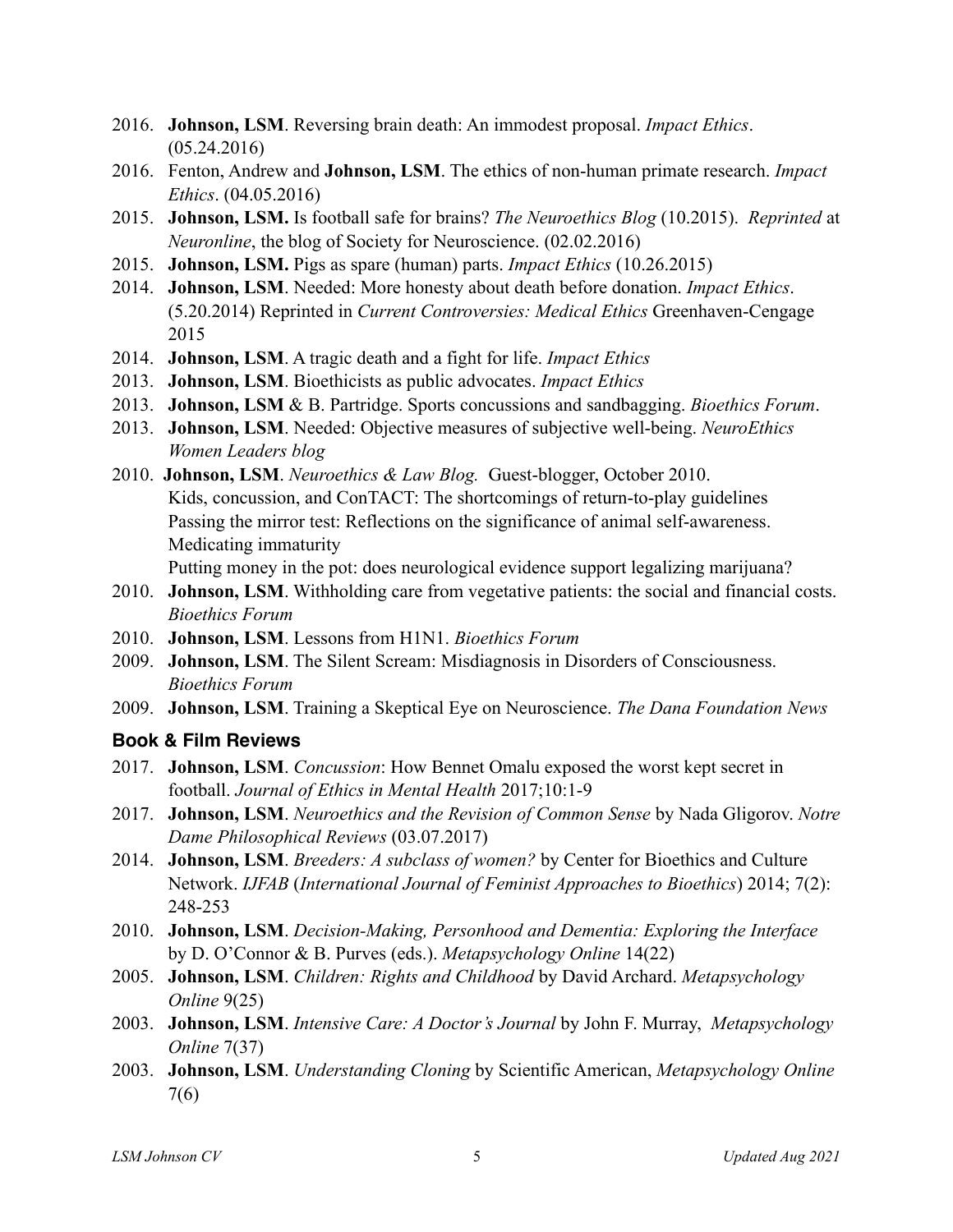2003. **Johnson, LSM**. *Understanding the Genome* by Scientific American. *Metapsychology Online* 7(6)

#### **Journal Special Issues**

2015. Co-editor (with B. Partridge and F. Gilbert), *Neuroethics* 2015; 8(1), special issue "Concussion & mTBI: Ethical Issues"

### **Popular Media & Public Philosophy**

- 2020. Andrews, K., Comstock, G., Crozier, GKD., Fenton, A., **Johnson, LSM**, Jones, RC., Meynell, L., Nobis, N., Peña-Guzman, D., Rocha, J., Rollin, B., Shriver, A. Brief of Amici Curiae Philosophers In Support of Nonhuman Rights Project on Behalf of Happy. Supreme Court of the State of New York Appellate Division: First Department. July 16, 2020.
- 2018. Andrews, K., Comstock, G., Crozier, GKD., Fenton, A., **Johnson, LSM**, Jones, RC., Meynell, L., Nobis, N., Peña-Guzman, D., Rocha, J., Rollin, B., Shriver, A. Brief of Amici Curiae Philosophers In Support of Nonhuman Rights Project on Behalf of Beulah, Minnie, and Karen. Appellate Court, State of Connecticut. November 13, 2018.
- 2018. Andrews, K., Comstock, G., Crozier, GKD., Donaldson, S., Fenton, A., John, T., **Johnson, LSM**, Jones, RC., Kymlicka, W., Meynell, L., Nobis, N., Peña-Guzman, D., Rocha, J., Rollin, B., Sebo, J., Shriver, A., Walker, R. Brief of Amici Curiae Philosophers In Support of Petitioner-Appellant. State of New York Court of Appeals. February 23, 2018. Nonhuman Rights Project on behalf of Tommy and Kiko.
- 2011. **Johnson, LSM**. One small step for the NHL. *Toronto Globe and Mail* 15 June 2011
- 1991 2011. As **Syd M**. Film critic/columnist; reporter-at-large, *Woodstock Times & Almanac,*  Woodstock, New York.

### **Published Abstracts**

- 2021. **Johnson, LSM**, Jacobs, B., Marino, L. Big Brains in Artificial Captive Environments in 2020 International Neuroethics Society Annual Meeting Top Abstracts. *AJOB Neuroscience* 2021; DOI: 10.1080/21507740.2021.1917726.
- 2018. **Johnson, LSM.** Research with Embryo-Like Organisms and Cerebral Organoids: Do the Usual Rules Apply? in Top 25 Abstracts from the 2017 International Neuroethics Society Meeting. *AJOB Neuroscience* 2018 9(1): W1-W20.
- 2017. **Johnson, LSM**. The Catch-22 of CTE: Ethical, Legal, and Social Implications in Selected Abstracts from the 2016 International Neuroethics Society Meeting. *AJOB Neuroscience* 2017; 8(1): W1-W17.
- 2016. **Johnson, LSM** and AJ Shriver. What can neuroscience contribute to the problem of neonatal pain? in "Selected Abstracts from the 2015 International Neuroethics Society Annual Meeting." *AJOB Neuroscience* 2016; 7(2): W11-12.
- 2011. **Johnson, LSM**. Reconsidering Quality of Life and the right to die in disorders of consciousness. In "Abstracts for the 2010 Neuroethics Society Meeting, San Diego, California." *AJOB Neuroscience,* 2011; 2(1): 47-69.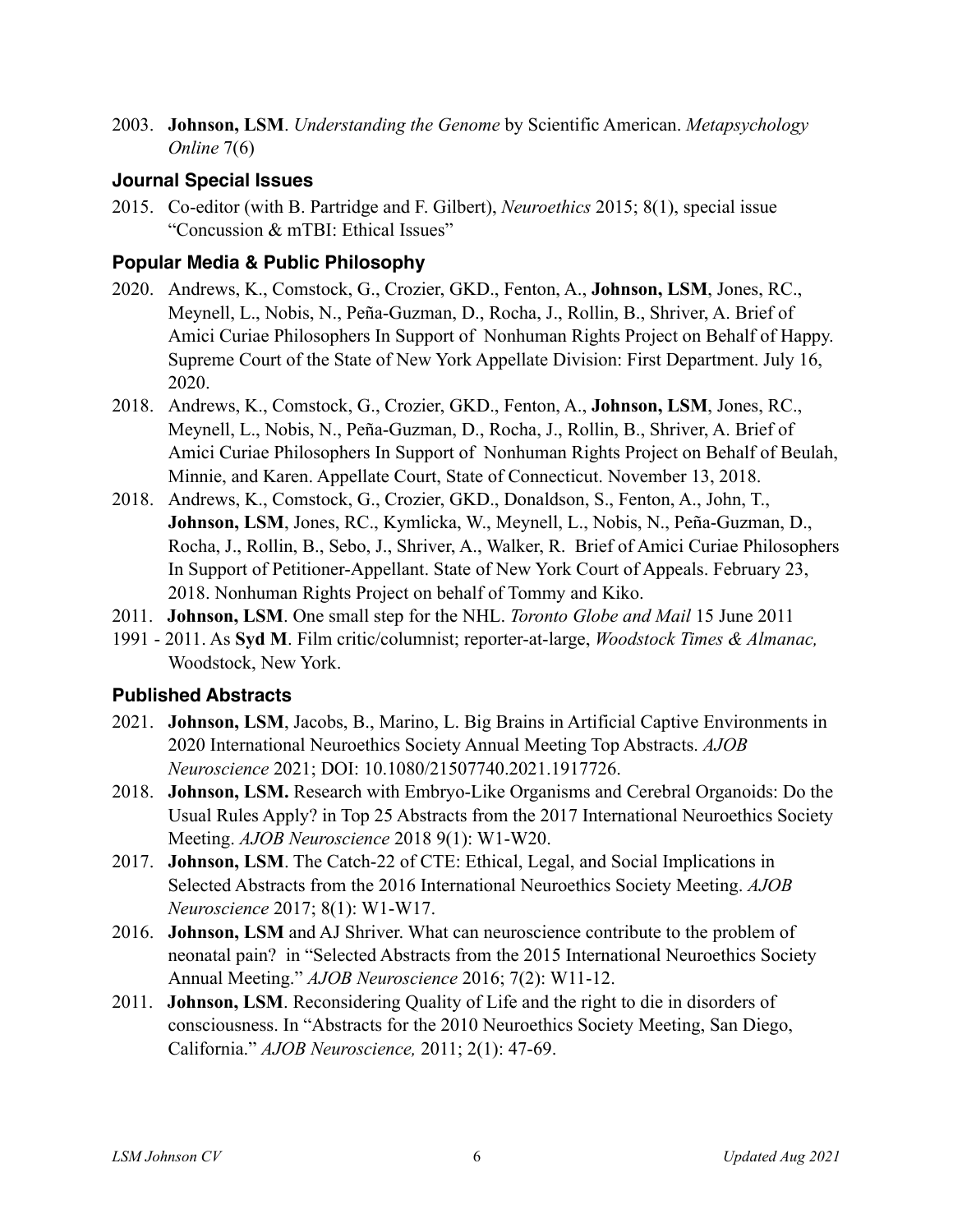#### **Manuscripts and Work Submitted and In Progress**

- 2021. **Johnson, LSM** and Cerminara, K. "Almost cruel": Considering best interests in withdrawing life-sustaining treatment from a conscious, unbefriended patient. (*under revision*)
- 2021. **Johnson, LSM**. Shifting the Moral Burden: Expanding Moral Status and Moral Agency. *Health and Human Rights Journal*. (*submitted*)
- 2021. Anthropocentrism and the Neuroethics of Animal Minds and Brains. In *Neuroethics and Cultural Diversity*, Michele Farisco (ed) (*submitted*)
- 2021. Adam Feltz; Jacob Caton; Zac Cogley; Mylan Engel; Silke Feltz; Ramona Ilea; **LSM Johnson**; Tom Offer-Westort. Using Food Frequency Ouestionnaires to Measure Traits: A Case Study of Meat Eating. *Journal of Agricultural and Environmental Ethics* (*submitted*)
- 2021. Feltz, A., Caton, J., Cogley, Z., Engel, M., Feltz, S., Ilea, R., **Johnson, LSM.** Offer-Westort, T. Validating an Objective Measure of Knowledge of Factory Farming, *Philosophical Psychology* (*submitted*)
- 2021. Feltz, A., Caton, J., Cogley, Z., Engel, M., Feltz, S., Ilea, R., **Johnson, LSM**, Tuvel, R. Educational Interventions and Animal Consumption: Results from Lab and Field Studies. *Appetite* (*submitted*)

### **REFEREED CONFERENCE PRESENTATIONS**

#### **Papers & Panels**

- 2021. Symposium: "Big brains in small places: The impact of confined, impoverished environments on large, complex brains." International Society of Anthrozoology, June 22-24, 2021. (*Virtual due to pandemic*)
- 2020. "Potentially Inappropriate Interventions and 'Sufficient Cognitive Ability': Inappropriately Deciding Which Lives are Worth Saving." Panel session with Laurel Hyle, Christos Lazaridis, and Sarah Risen. American Society for Bioethics + Humanities, October 2020. (*Virtual due to Covid-19 pandemic*).
- 2020. "What We Owe to Cora: Justice and Flourishing Beyond the Lab." Panel session with Andrew Fenton, Hope Ferdowsian, and Steven Wise. American Society for Bioethics + Humanities, October 2020. Virtual (*due to Covid-19 pandemic*).
- 2019. "All Things Considered: Surrogate Decision-making on Behalf of Patients in the MCS." Panel session with Kathy Cerminara and David Lapides. American Society for Bioethics + Humanities, Pittsburgh, PA. October 2019
- 2019. "Race, Remembrance, and Restoration: The Immortal Life of Jahi McMath." American Society for Bioethics + Humanities, Pittsburgh, PA. October 2019
- 2018. "Brain Injuries and Uncertain Futures: Does Consciousness Matter?" Panel session with Christos Lazaridis, Laura Specker Sullivan, & Robert Truog. American Society for Bioethics + Humanities, Anaheim, California. October 19, 2018
- 2017. "Ethics in the Center: When medically 'settled' matters and social, cultural, or religious values diverge." Panel with Harold Braswell, Seema Shah, and Mohamed Rady. American Society for Bioethics + Humanities, Kansas City, Missouri. October 22, 2017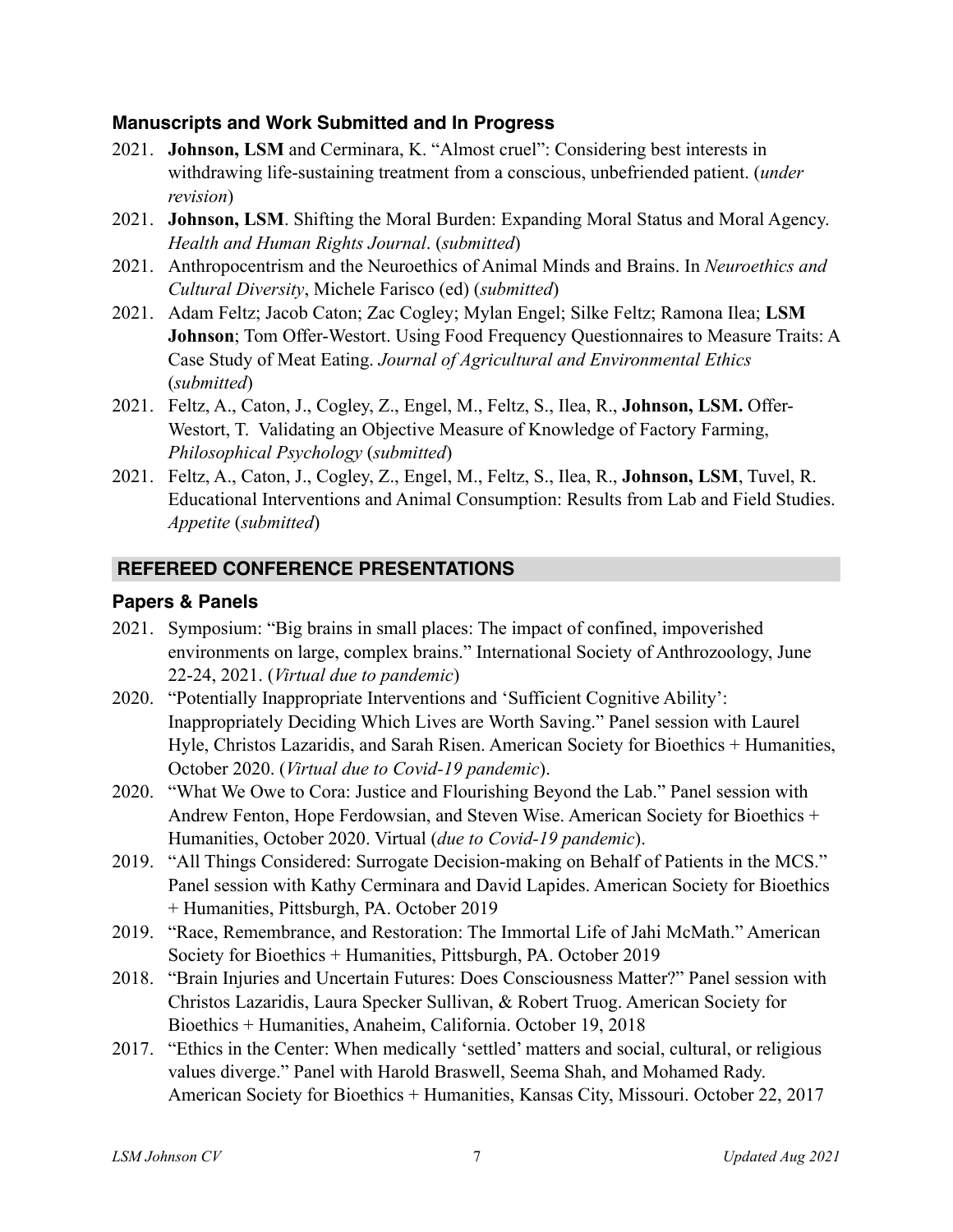- 2017. "Belmont for Animals? Considering a framework for protecting nonhuman primates in research." Workshop with Hope Ferdowsian, Andrew Fenton. American Society for Bioethics + Humanities, Kansas City, Missouri. October 21, 2017
- 2016. "The Catch-22 of CTE: Ethical, Legal, and Social Implications." (poster and oral presentation) International Neuroethics Society Meeting, San Diego, California, November 11, 2016
- 2016. "Inference, Uncertainty, and Inductive Risk." Dead Wrong? Ethical Implications of Misdiagnoses in Brain Death and the Vegetative State panel session with John Banja, Robert Truog, and Karen Rommelfanger. American Society for Bioethics & Humanities Meeting, Washington DC, October 7, 2016
- 2015. "The vulnerability of nonhuman animals used in research." Minding Animals: Ethical implications for research panel session with Andrew Fenton and Adam Shriver. American Society for Bioethics + Humanities Meeting, Houston, Texas, October 22, 2015
- 2014. "Conscientious objection to brain death: Why reasonable accommodation is reasonable, necessary, and good public policy." American Society for Bioethics + Humanities Meeting, San Diego, CA, October 2014
- 2014. "Functional neuroimaging of Disorders of Consciousness: The ethical implications of where we are now, and where we're going." Panel session with Martin M. Monti, PhD (UCLA) and Adam Shriver, PhD (Penn). American Society for Bioethics + Humanities Meeting, San Diego, CA, October 2014
- 2013. "Unnecessary Roughness: Ethical considerations in sport-related neurotrauma, sports participation, and consent." American Society for Bioethics + Humanities, Atlanta, GA. October 25, 2013
- 2013. "Why we need to know what it's like: The ethical priority of quality of life research in disorders of consciousness." Western Michigan University Medical Humanities Conference, Kalamazoo, MI. September 2013
- 2012. "Saying what no one else will say: The bioethicist as translator, interpreter, and advocate in the public sphere." American Society for Bioethics + Humanities, Washington DC October 20, 2012
- 2011. "The case for innovation in vaccine production." Canadian Bioethics Society Conference. St. John, New Brunswick. June 2011
- 2010. "Repeated football-related concussion in pediatric athletes: Assessing the risks and promoting prevention strategies." (Co-presented with F. Gilbert) International Association for the Philosophy of Sport Conference. Rome, Italy. September 2010
- 2010. "Reconsidering quality of life and the right to die in disorders of consciousness." Canadian Bioethics Society 21st Annual Conference. Kelowna, British Columbia. June 2010
- 2000. "Hume on the Origins of Society and Government: The Siren Song of the Proximal." Hume Society Conference, Williamsburg, VA July 2000

### **Posters**

2020. "Big Brains in Artificial Captive Environments." International Neuroethics Society Meeting, October 22-23, 2020. Virtual (due to Covid-19 pandemic).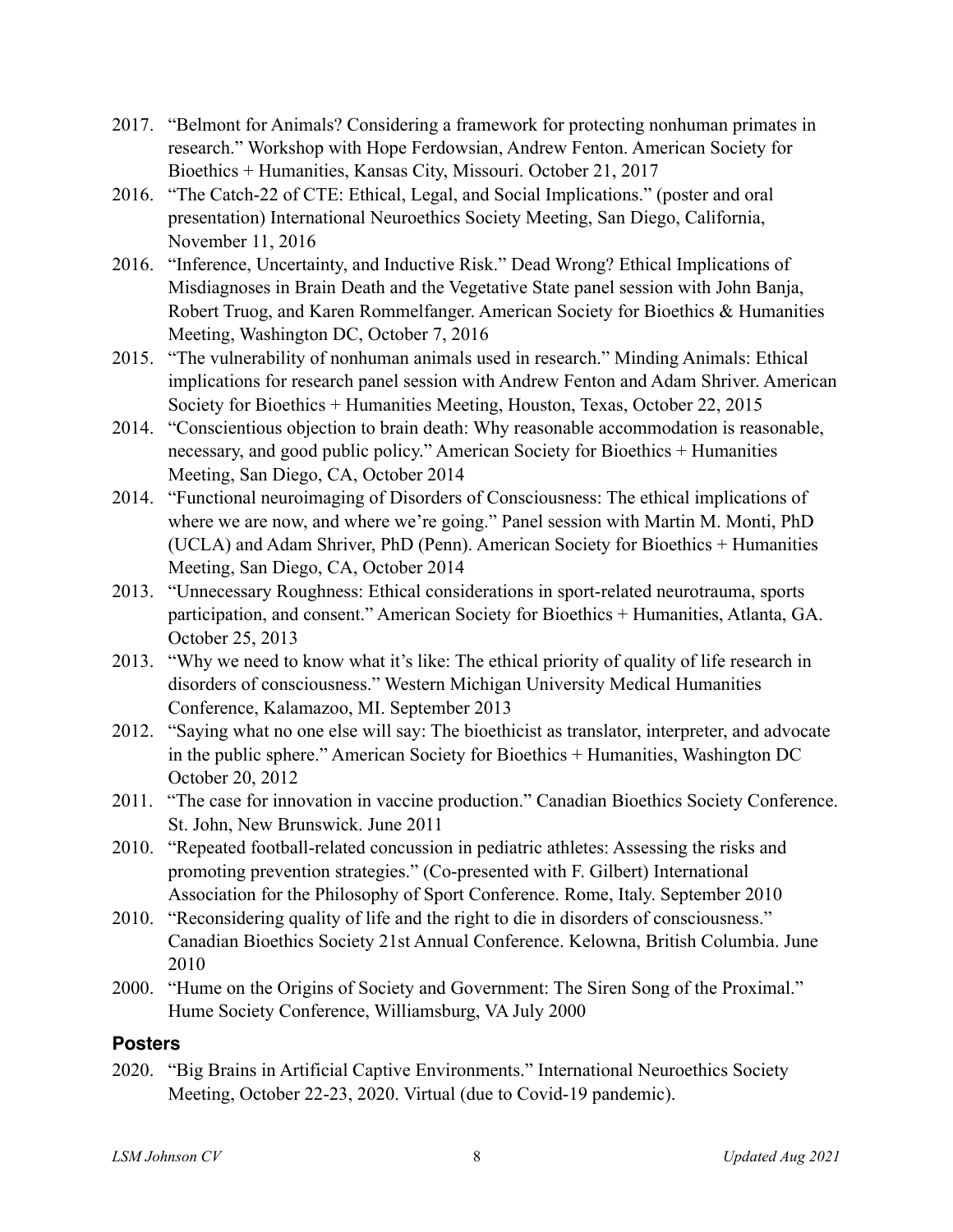- 2019. "Neuroethics of the Nonhuman." International Neuroethics Society Meeting, Chicago, IL. October 17-18, 2019.
- 2017. "Research with Embryo-Like Organisms and Cerebral Organoids: Do the Usual Rules Apply?" International Neuroethics Society Meeting, Washington, DC. November 9-10, 2017.
- 2015. "What can neuroscience contribute to the problem of neonatal pain?" (With Adam Shriver) International Neuroethics Society Meeting, Chicago, Illinois, October 16-17, 2015.
- 2014. "Moral status and the capacity for conscious suffering." International Neuroethics Society Meeting. Washington, DC. November 14, 2014
- 2013. "Why we need to know what it's like: The ethical priority of quality of life research in disorders of consciousness." International Neuroethics Society Meeting. San Diego, CA. November 8, 2013
- 2010. "Reconsidering quality of life and the right to die in the minimally conscious state." International Neuroethics Society Meeting. San Diego, CA. November 2010
- 2010. "H1N1 and the critical need for alternatives to egg-based vaccines." Canadian Center for Vaccinology 2nd Annual Symposium. Halifax, Nova Scotia. April 2010

### **INVITED PRESENTATIONS, MEETINGS, and WORKSHOPS**

- 2021. Consciousness and Moral Status. Neuroethics Affinity Group, ASBH. October 2021. (*Virtual, upcoming*)
- 2021. "Big brains in small places: The impact of confined, impoverished environments on large, complex brains." Kimmela Center for Animal Advocacy. Live webinar with Lori Marino and Bob Jacobs. July 15, 2021.
- 2021. Inductive Risk in Animal Research. Society for the Study of Ethics and Animals Colloquium Series. April 14, 2021. (*virtual*)
- 2021. "Ethical Implications of a Legal/Social Construct of Brain Death." Making Progress on Death: Towards an Updated Normative Framework Conference, Neubauer Collegium for Culture and Society. University of Chicago, Chicago, IL. March 24-25, 2021. (*virtual due to COVID-19 pandemic*)
- 2021. "Neuroethics, Neuroscience, and Nonhuman Primates." Neuroethics Network 2021. Neuroscience, Éthique et Société Association, Institut du Cerveau et de la Moëlle Épinière. February 1-4, 2021 and International Bioethics Retreat, 2021 February 8-11, 2021 (*virtual due to COVID-19 pandemic*)
- 2020. "The complexities of covering science on the cutting edge." Science Writers 2020. Invited panelist. October 15, 2020 (*virtual via Zoom due to COVID-19 pandemic*)
- 2020. Scholar Advocacy in Neuroscience and Psychology. Kimmela Center for Animal Advocacy. Live webinar with Lori Marino, Greg Berns, Becca Franks, and Bob Jacobs. June 3, 2020.
- 2020. Annual BRAIN Initiative Investigator's Meeting. Neuroethics Session, "neuroethics expert." June 1, 2020 (*via Zoom due to COVID-19 pandemic*)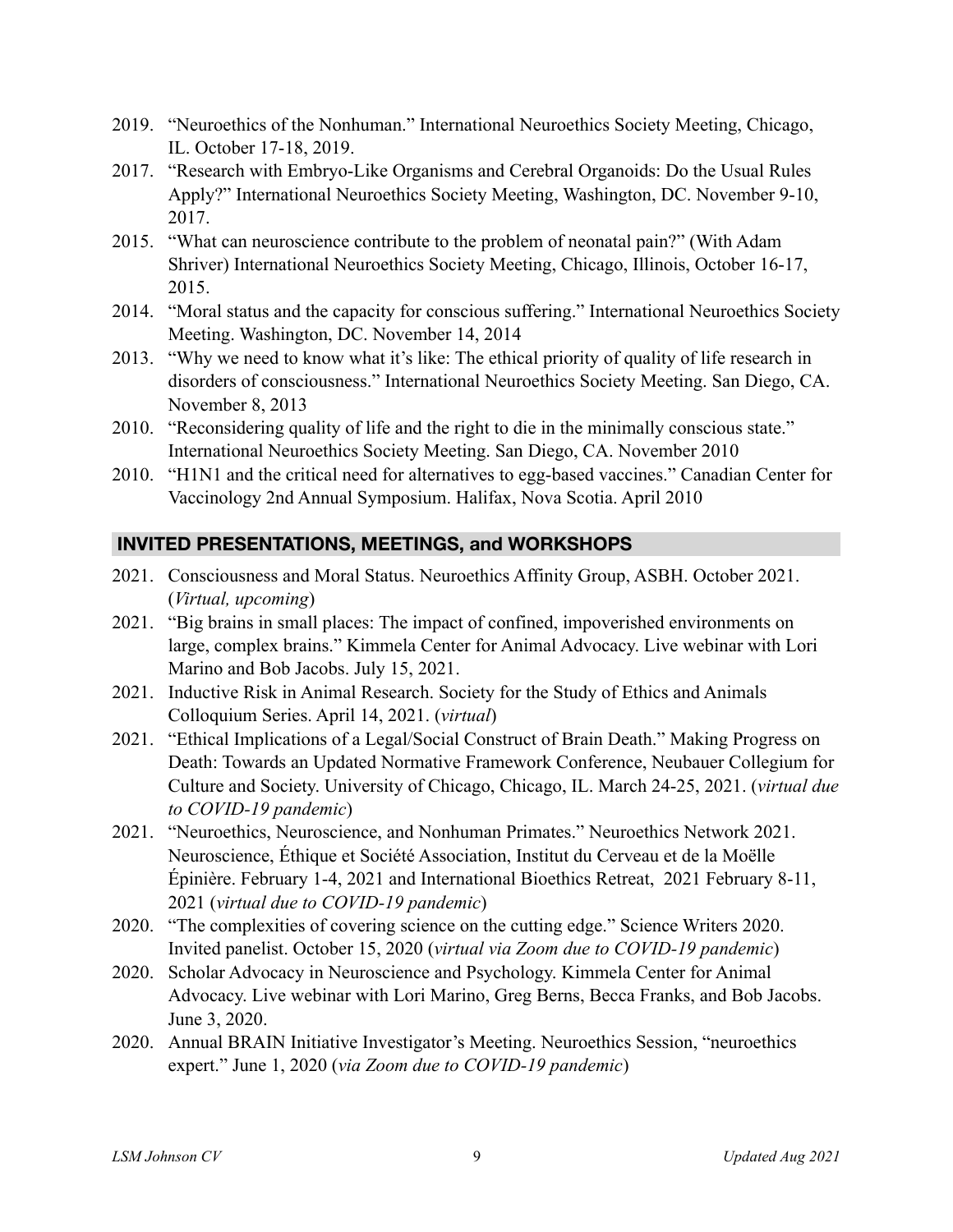- 2020. "Does Unconsciousness Matter Morally?" Working Papers in Ethics and Moral Psychology. Icahn School of Medicine at Mount Sinai, New York, NY. May 21, 2020. (*via Zoom due to COVID-19 pandemic*)
- 2019. Phoenix Zones Initiative Unconference. Invited participant. Santa Fe, NM. November 15-17, 2019
- 2019. American Society of Bioethics + Humanities. Health & Science Affinity Group, Animal Bioethics Affinity Group, Neuroethics Affinity Group joint session. Discussant, "Frankenstein's Pig: Reanimating Dead Pig Neural Tissue." October 25, 2019
- 2019. International Neuroethics Society Meeting. Panelist, "Disorders of Consciousness: Concepts, Culture and Prognosis." Chicago, IL. October 17-18, 2019
- 2019. Global Neuroethics Summit. Panelist, "Nonhuman primates (NeQN3)." Daegu, South Korea. September 24-27, 2019
- 2019. Annual BRAIN Initiative Investigator's Meeting. BRAIN Initiative Neuroethics Working Group Representative. Washington, DC. April 11-13, 2019
- 2018. Global Neuroethics Summit. Delegate, BRAIN Initiative Neuroethics Working Group Representative. Seoul, South Korea. October 11-14, 2018
- 2018. Galveston Brain Injury Conference. Invited participant, Ethics track. Galveston, Texas. May 3-4, 2018
- 2018. Annual BRAIN Initiative Investigator's Meeting. BRAIN Initiative Neuroethics Working Group Representative. Rockville, MD. April 11-13, 2019
- 2017. Global Neuroethics Summit. Delegate, BRAIN Initiative Neuroethics Division Representative. Daegu, South Korea. October 17-18, 2017
- 2017. *Unlocking the Cage*, Film screening, panelist/discussant. Visual Arts and Cultural Representations Affinity Group, American Society for Bioethics + Humanities, Kansas City, MO Oct 21, 2017
- 2017. "Creating transgenic pigs to grow organs: a high tech solution to a low tech problem?" World Congress on Alternatives and Animal Use in the Life Sciences, Seattle, WA. August 21, 2017
- 2017. Session co-chair (with Andrew Fenton), Ethics of New Technologies Session, World Congress on Alternatives and Animal Use in the Life Sciences, Seattle, WA. August 21, 2017
- 2017. "Emergent Properties: Ethical Considerations." Stem Cells, Neural Organoids, and Ex Vivo Human Brain Tissue: Science and Ethics Workshop; Duke Science & Society Program and NIH BRAIN Initiative, Duke University, Durham, NC. May 11, 2017
- 2017. "Beyond End-of-Life: Disorders of Consciousness and the Ethics of Uncertainty" (plenary talk). Galveston Brain Injury Conference. Galveston, TX. May 4-5, 2017
- 2017. "Upstream/Downstream: Inference, Uncertainty, and Risk." Galveston Brain Injury Conference. Galveston, TX. May 4-5, 2017
- 2016. Animal Research Neuroethics Workshop. Invited participant. Penn Center for Neuroscience and Society, University of Pennsylvania. Philadelphia, PA June 9-10, 2016
- 2016. *Concussion*. Panelist. Public screening and discussion, Novel Tech Ethics, Dalhousie University. Halifax, Nova Scotia. April 18, 2016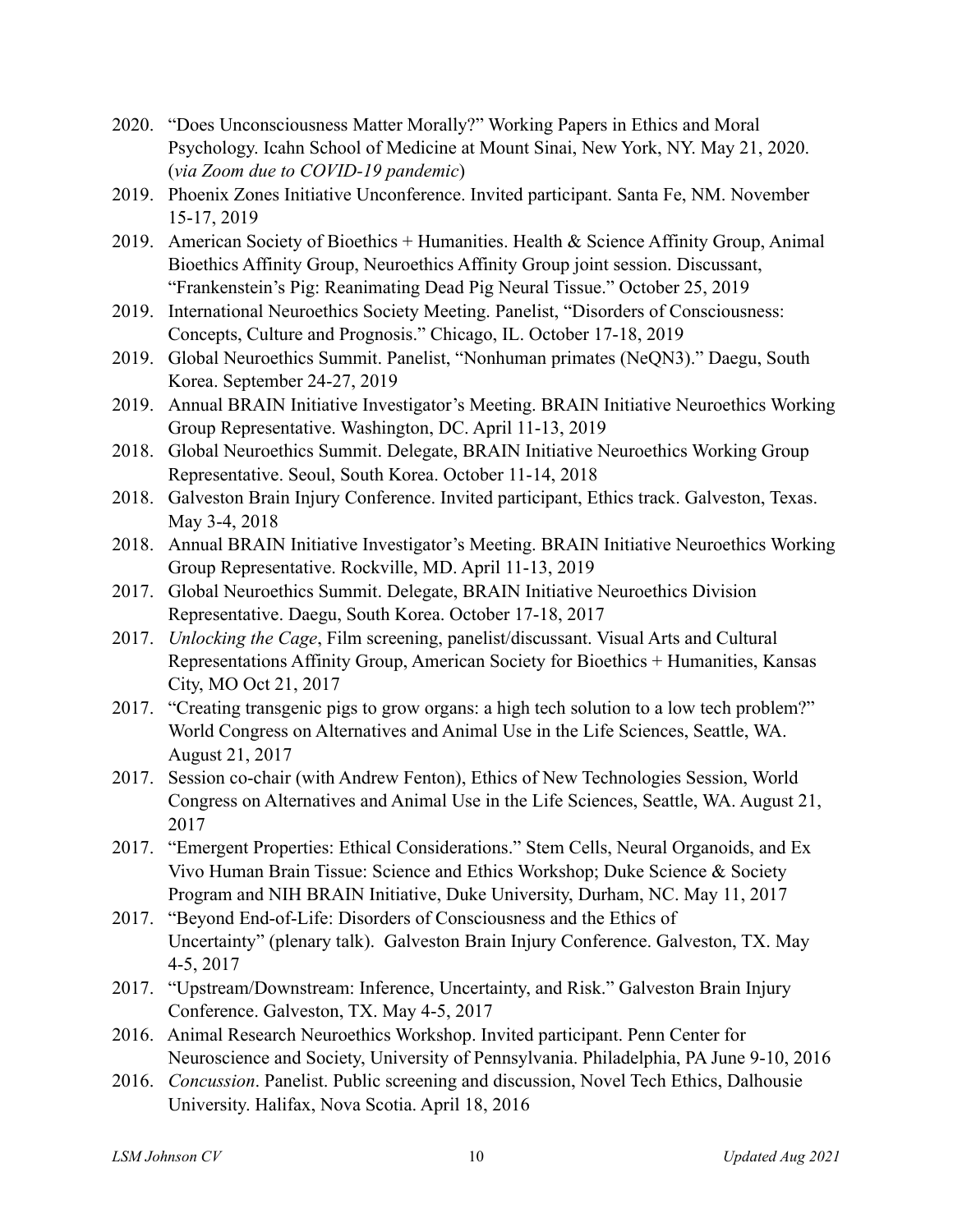- 2014. "Disorders of Consciousness and the ethics of uncertainty." Measuring Borderline States of Consciousness Conference. Center for Mind, Brain, and Consciousness/Center for Bioethics. New York University, New York, NY. October 24-25, 2014
- 2014. "Concussion and mTBI: Neuroethical issues." (lightning talk) Neuroethics Affinity Group Meeting, American Society for Bioethics & Humanities Meeting, San Diego, CA, October 2014
- 2011. "Should youth hockey be safer?" Cafe Scientifique, Novel Tech Ethics, Dalhousie University. Halifax, Nova Scotia, Nov 22, 2011
- 2011. States of Mind: a film series on the ethics of mental health. *Precious* (Jan. 17, 2011); *Helen* (Jan 24, 2011); *Temple Grandin* (Jan 31, 2011); *Lars and the Real Girl* (Feb 7, 2011). Halifax, Nova Scotia.
- 2005. "Choosing for Children: Medical Decision-Making and Children's Rights." Dowling College, NY. October 2005

### **DEPARTMENTAL and UNIVERSITY TALKS**

- 2021. Moral Status and the Consciousness Criterion. Department of Philosophy Seminar. Dalhousie University. Halifax, Nova Scotia. August 13, 2021. (*virtual*)
- 2020. "Inference and Inductive Risk in Brain Injury." Center for Bioethics and Humanities, Upstate Medical University. July 9, 2020.
- 2018. "Chimpanzee Personhood." Friends of the Michigan Tech Library Annual Lecture. Oct 25, 2018
- 2015. "The Catch-22 of CTE: Ethical and Legal Implications." KIP Seminar Series. Department of Kinesiology and Integrative Physiology. Michigan Tech. Dec 4, 2015
- 2014. "What is it like to be a zombie?" Undead U: A Zombie Symposium. Michigan Tech. October 30, 2014
- 2014. "Filling the ethical vacuum: Ethics does not suck." Ethics, Integrity, and Responsible Conduct of Research Workshop. Michigan Tech. May 2014
- 2013. "Killing the undead (and other problems in zombie ethics)." Undead U: A Zombie Symposium. Michigan Tech. November 1, 2013
- 2011. "Mapping a way around the authenticity detour: cognitive enhancement, cognitive mapping, and extended cognition." Philosophy Colloquium, Philosophy Department. Dalhousie University. April 2011
- 2010. "The perils of progress: Halfway measures and treating disorders of consciousness." Neuroethics Mini-Symposium, Neuroscience Institute, Dalhousie University. June 2010
- 2001. "The End of Reflection: Korsgaard's Theory of Reflective Endorsement." Graduate Philosophy Prize Lecture, University at Albany, State University of New York May 2001

### **GRANTS**

2017. Co-PI (with Adam Feltz and Silke Feltz). "Knowing what you eat: The effectiveness of educational interventions on animal consumption." \$11,385. Animal Charity Evaluators. September 2017 - August 2020.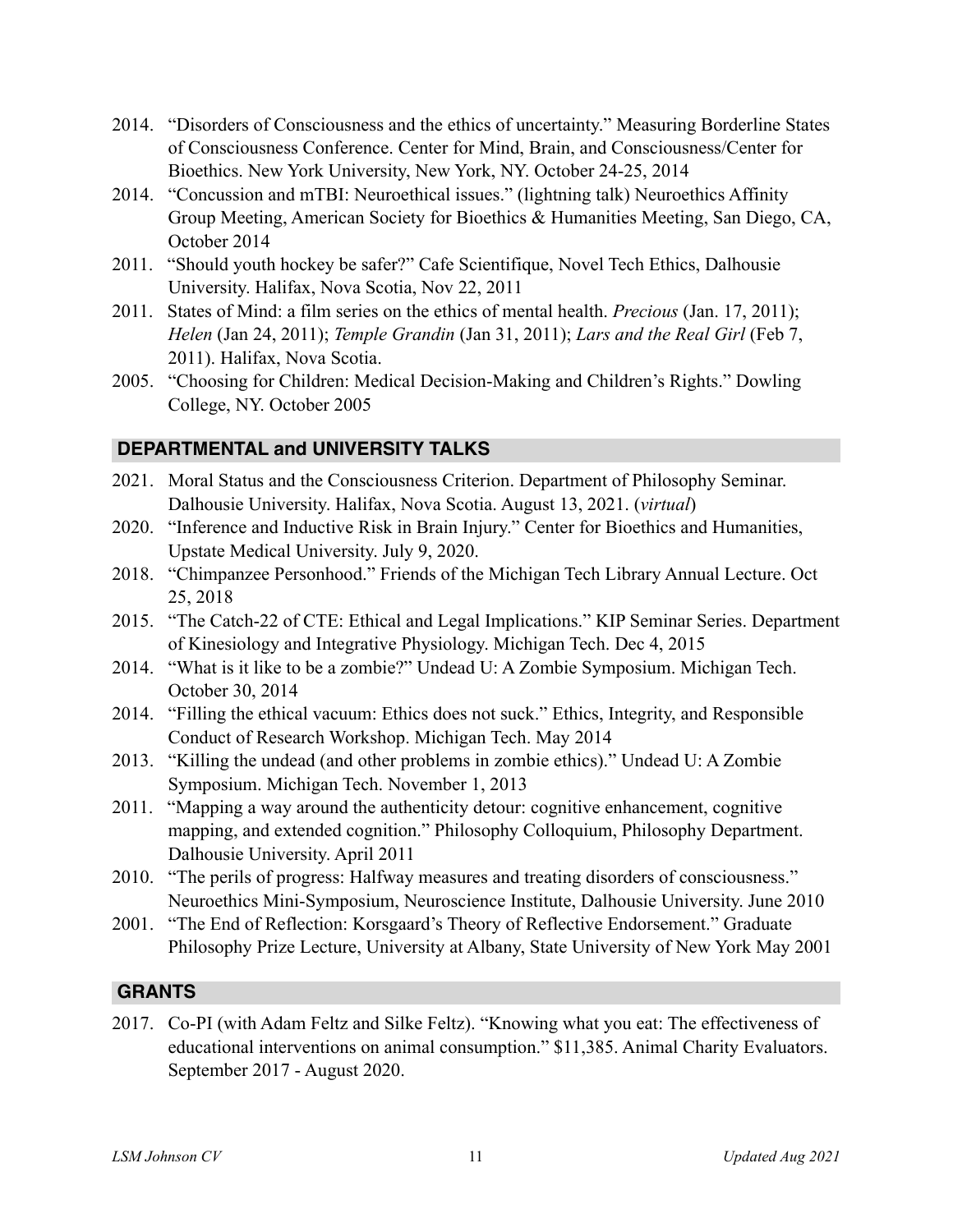2010. Project director."Too Much Information? Public Health Planning and Communication." \$2,450. Canadian Institutes of Health Research, Cafe Scientifique Partnership Program Grant. April 2011.

#### **HONORS and AWARDS**

- 2019. *AJOB Neuroscience* Top Abstract Award "Neuroethics of the Nonhuman." International Neuroethics Society Meeting, Chicago, IL. October 17-18, 2019.
- 2019. Elsevier Outstanding Poster Award "Neuroethics of the Nonhuman." International Neuroethics Society Meeting, Chicago, IL. October 17-18, 2019.
- 2017. *AJOB Neuroscience* Top Abstract Award "Research with Embryo-Like Organisms and Cerebral Organoids: Do the Usual Rules Apply?" International Neuroethics Society Meeting, Washington, DC. November 9-10, 2017.
- 2016. Top 10% University-wide Student Evaluation Scores, Michigan Technological University
- 2015. *AJOB Neuroscience* Top Abstract Award "What can neuroscience contribute to the problem of neonatal pain?" (co-authored with A. Shriver) International Neuroethics Society Meeting, Chicago, Illinois, October 16-17, 2015.
- 2001. Philosophy Essay Prize, Department of Philosophy, University at Albany, State University of New York
- 2000. Hume Society Young Scholar Award, Hume Society Conference, Williamsburg, Virginia
- 2000. Research/Travel Grant, University at Albany, State University of New York, Graduate Student Organization Grants Program

### **COURSES TAUGHT**

#### **Upstate Medical University**

 Heathcare Ethics, Course director; small group preceptor (2020, 2021) Patients to Populations, small group preceptor (2019/20; 2020/21; 2021/2022) Clinical Bioethics, small group preceptor (2019/20; 2020/21; 2021/2022)

### **Michigan Technological University**

Biomedical Research Ethics (graduate) (Fall 2012, 2014, 2016, 2018) Biomedical Ethics (Spring 2012-2019) Philosophy & Death (Spring 2018) Sports Medicine & Ethics (Fall 2015; 2017) Political Philosophy (Spring 2016; 2017; 2019) Ethical Theory/Moral Problems: Zombie Ethics (*online* Summer 2013 - 2019) Ethical Theory/Moral Problems (Fall 2011, 2014-2018; *online* Summer 2012) Introduction to Philosophy: Philosophy and Film (Fall 2013)

### **Dalhousie University Medical School, Halifax, Nova Scotia**

Med III, Obstetrics & Gynecology Ethics Seminar (2010-2011)

### **State University of New York, New Paltz**

Mind and Morals in Movies (Spring 2009)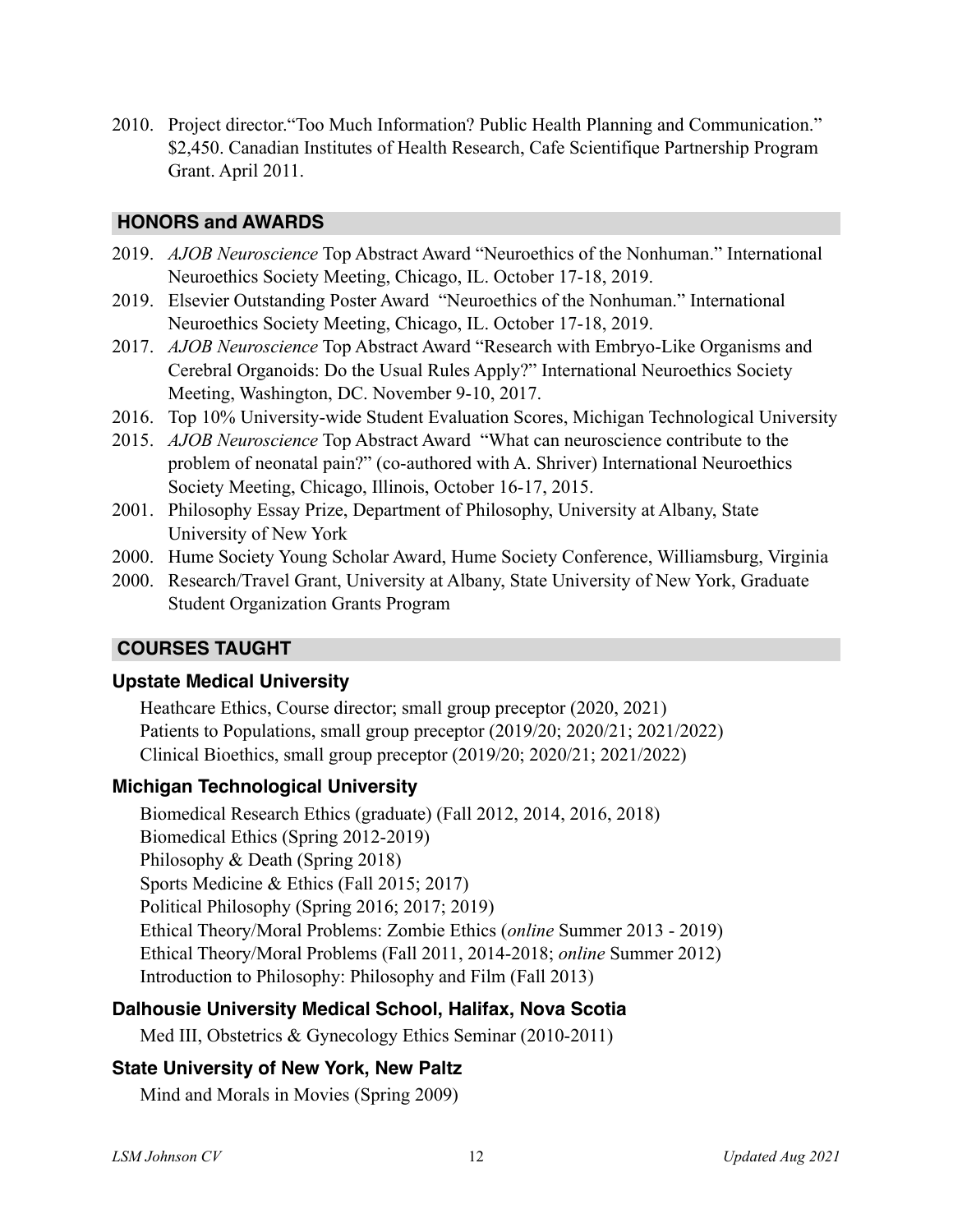Introduction to Philosophy: Problems (Spring 2008; Fall 2008) Philosophy in Film (Spring 2007; Spring 2008) Introduction to Philosophy: Classics (2005-2009)

#### **Mount Saint Mary College, Newburgh, New York**

Medical Ethics (Spring 2002) Introduction to Philosophy (2001-2003) Social Philosophy (Fall 2000)

### **GRADUATE STUDENT SUPERVISION**

#### **Doctoral Advising**

- Chair, Dissertation Committee: Silke Feltz (Rhetoric, Theory & Culture); "Because We Have Chosen a Life of Peace": A Quantitative and Qualitative Study of Vegan Food Narratives. Michigan Technological University, 2019.
- Member, Dissertation Committee: Ann Kitalong-Will (Rhetoric, Theory & Culture); Michigan Technological University
- Member, Comprehensive Exam Committee: Valorie Troesch (Rhetoric, Theory & Culture); Michigan Technological University

### **ACADEMIC SERVICE & PROFESSIONAL ACTIVITIES**

#### **Organizational**

Observor member, Study Committee on Updating the Uniform Determination of Death Act, Uniform Law Commission (Aug 2020-June 2021)

Panelist, moderator. National Anti-Vivisection Society Primate Research Panel (2020- )

Member, NIH BRAIN Initiative Neuroethics Working Group (formerly Neuroethics Division). (2017-present)

Chair and Founder. American Society for Bioethics & Humanities Animal Bioethics Affinity Group (2016-2020) (Co-chaired with Adam Shriver 2016-2018; with Tyler John 2018-2019)

Member, Communications Committee. International Neuroethics Society. (2015 - 2017)

Co-chair (with Laura Webster). American Society for Bioethics & Humanities Neuroethics Affinity Group (2014- 2016)

Faculty mentor, MAP: Minorities and Philosophy. (2013-2014)

### **Editorial**

Associate Editor, *Neuroethics* (2019 - )

- Editor, PhilPapers.org: Biomedical Ethics; Neuroethics; Ethics of Brain Imaging; Cognitive Enhancement; The Minimally Conscious State; Vegetative State and Coma; Biotechnology Ethics. (2010 - )
- Ad hoc peer reviewer for: *BMC Medical Ethics*; *Frontiers Neurology; Journal of Clinical Ethics; Kennedy Institute of Ethics Journal; Journal of Medical Ethics; Bioethics; Neuroethics; Developing World Bioethics; Accountability in Research; AJOB Neuroscience; Journal of School Health; Journal of Bioethical Inquiry; Canadian*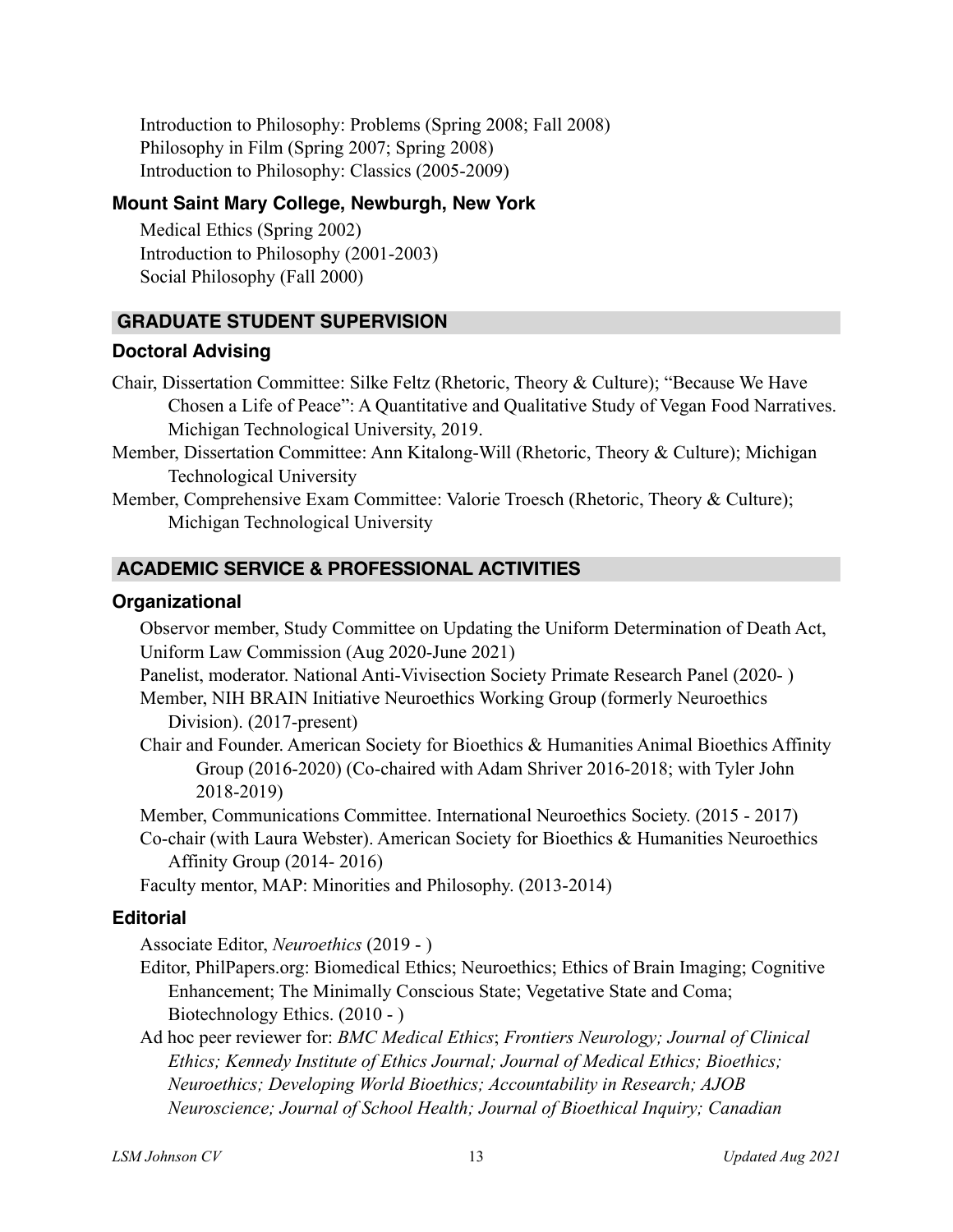*Medical Association Journal; Injury Prevention; European Journal of Sports Medicine*; *Science Magazine*; *International Journal of Sport Policy & Politics*; *People and Nature*; *Philosophical Psychology*; MIT Press; Oxford University Press; Elsevier.

#### **Grants Review**

- Specialist Reviewer: Bioethicist. Peer Review, Defense and Veterans Brain Injury Center (DVBIC). May 2019.
- Specialist Reviewer/Panelist: Bioethicist. Peer Reviewed Orthopaedic Research Program, Department of Defense and Congressionally Directed Medical Research Programs. December 2018
- Reviewer/Panelist: Special Emphasis Panel. Research on Improving Pediatric mTBI Outcomes Through Clinician Training, Decision Support, and Discharge Instructions. Centers for Disease Control & Prevention. May 2018.
- Specialist Reviewer/Panelist: Bioethicist. Precision Trauma Care Research Award (PTCRA) Traumatic Brain Injury (TBI) peer review panel, Department of Defense and Congressionally Directed Medical Research Programs. September 2017
- Specialist Reviewer/Panelist: Bioethicist. Complex Traumatic Brain Injury Rehabilitation Research peer review panel for the Department of Defense and Congressionally Directed Medical Research Programs. February 2017
- Specialist Reviewer/Panelist: Bioethicist. Traumatic Brain Injury peer review panel of the FY16 Joint Program Committee-6/Combat Casualty Care Research Program for the Department of Defense and Congressionally Directed Medical Research Programs. October 2016
- Specialist Reviewer/Panelist: Bioethicist. Department of Defense/CDMRP/Medical Research Program. Clinical Trial Award. December 2015
- Specialist Reviewer/Panelist: Bioethicist. Department of Defense/CDMRP/US Army Medical Research and Materiel Command. Clinical Research Initiative - Health Services. August 2015
- Scientific Reviewer/Panelist: Bioethicist. Special Emphasis Panel, Research to Evaluate CDC Heads Up Concussion Initiative in Youth Sports, Centers for Disease Control and Prevention. May 2015
- Specialist Reviewer/Panelist: Bioethicist. U.S. Department of Defense/CDMRP. Psychological Health/Traumatic Brain Injury Research Program: Investigational Treatments for TBI and PTSD Clinical Trial Award. March 2015
- Specialist Reviewer/Panelist: Bioethicist. U.S. Department of Defense/CDMRP. Chronic Effects of Neurotrauma Consortium Awards. February 2013

### **UNIVERSITY SERVICE**

#### **SUNY Upstate Medical University**

Ethics Consult Service (2020 - ) Hospital Ethics Committee (2020- ) Mentor, Pilot Mentoring Program (2021- ) University Hospital Covid Labor Pool Unit Clerk (2021)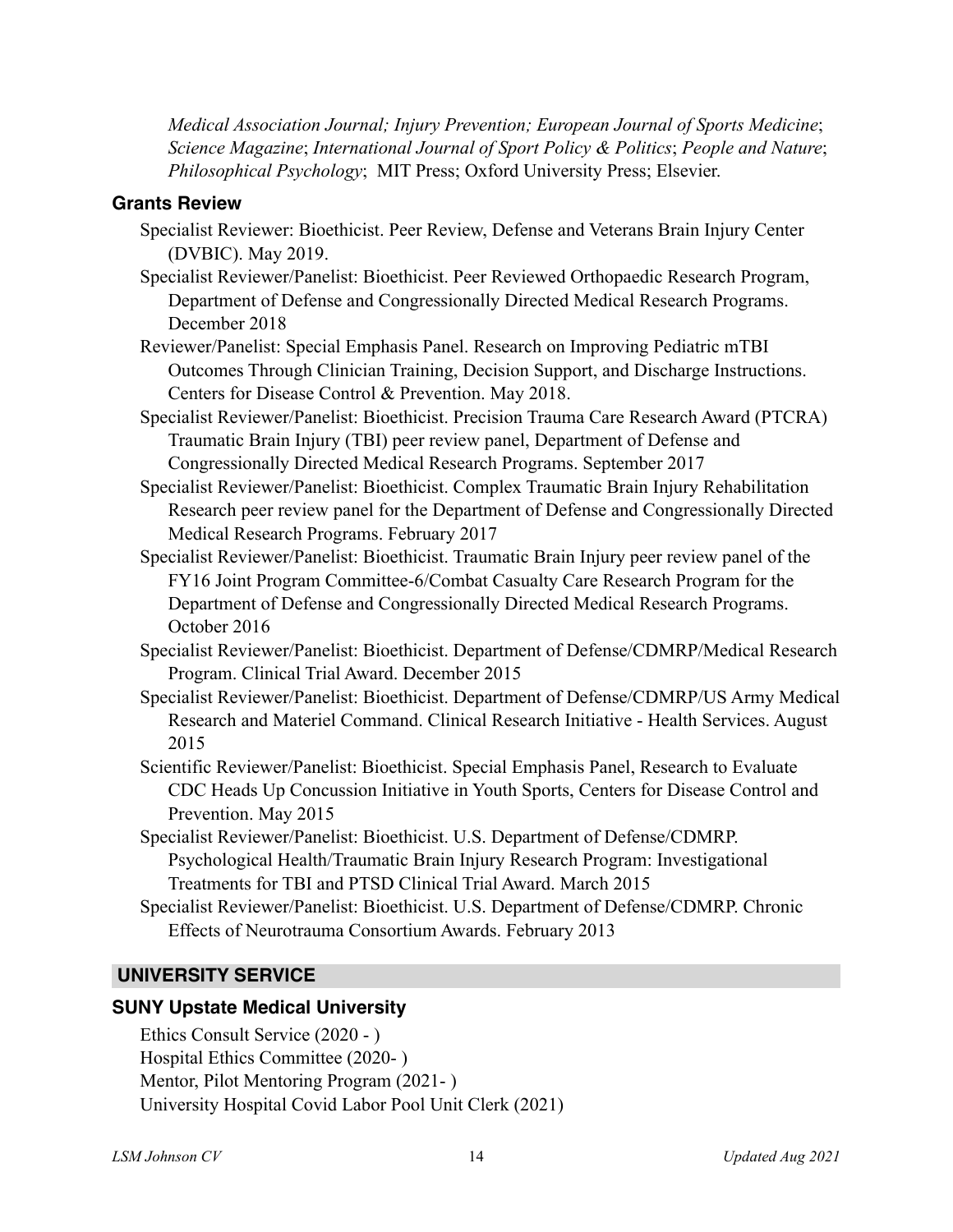#### **Center for Bioethics and Humanities, SUNY Upstate Medical University**

Graduate Medical Education Assessment research (2019-2020)

#### **University-wide, Michigan Technological University**

Student Conduct Board & Academic Integrity Committee hearing officer (elected, 2013-2015; 2015-2018; 2018-2021) Title IX hearing officer (2015-2019) Book Club, Faculty Advisor (2013-2019) Organizer, *Undead U: A Zombie Symposium*, Michigan Technological University, (November 2013; October 2014) General Education Council Sub-committee on Values & Civic Engagement (2013)

#### **Humanities Department, Michigan Technological University**

Promotion & Tenure Committee (2017-2019) Diversity Committee (2018-2019) Technical Communication Search Committee (2019) Philosophy Committee (2015-2019) IRB Liaison (2013-2019) Grievance Committee (2013-2016) Search Committee, Philosophy (2014-2015) Digital Media & Technology Committee (2013-2014) Library Liaison (2012-2013)

#### **MEDIA INTERVIEWS AND COVERAGE**

#### **Print Interviews**

*Medical News Today*; *Vista Magazine* (China); *The Atlantic*; *Christian Science Monitor; Houston Chronicle*; *Seeker (Discovery Network)*; *Futurism; Wallet Hub; City Pages; Big Think; Centre Ice: The Hockey Magazine; Medill News Service; Chronicle-Herald* (Halifax, Nova Scotia); Post Media News; *Daily Mining Gazette* (Michigan)

#### **Television Interviews**

Fox6 UP News; CBC Nova Scotia; CBC National; CTV (Canada); Global National News (Canada)

#### **Radio and Podcast Interviews**

Death Space (podcast); Copper Country Today; Jason Gregor Show (Edmonton Sports Radio); Radio-Canada (CBC French); Mike Pintek Show (KDKA Pittsburgh news radio); Rick Howe Show (News 95.7 radio); CBC Halifax Information Morning; Bill McLean sports show (CKDU radio); CBC Saint John Information Morning; CBC Sydney Cape Breton Information Morning; The Roy Green Show; Health, Wealth & Wisdom radio

#### **Media coverage of scholarly work**

CNN; Discovery Channel; DalNews; ABC10 News (Michigan); *Daily Mining Gazette* (Michigan)